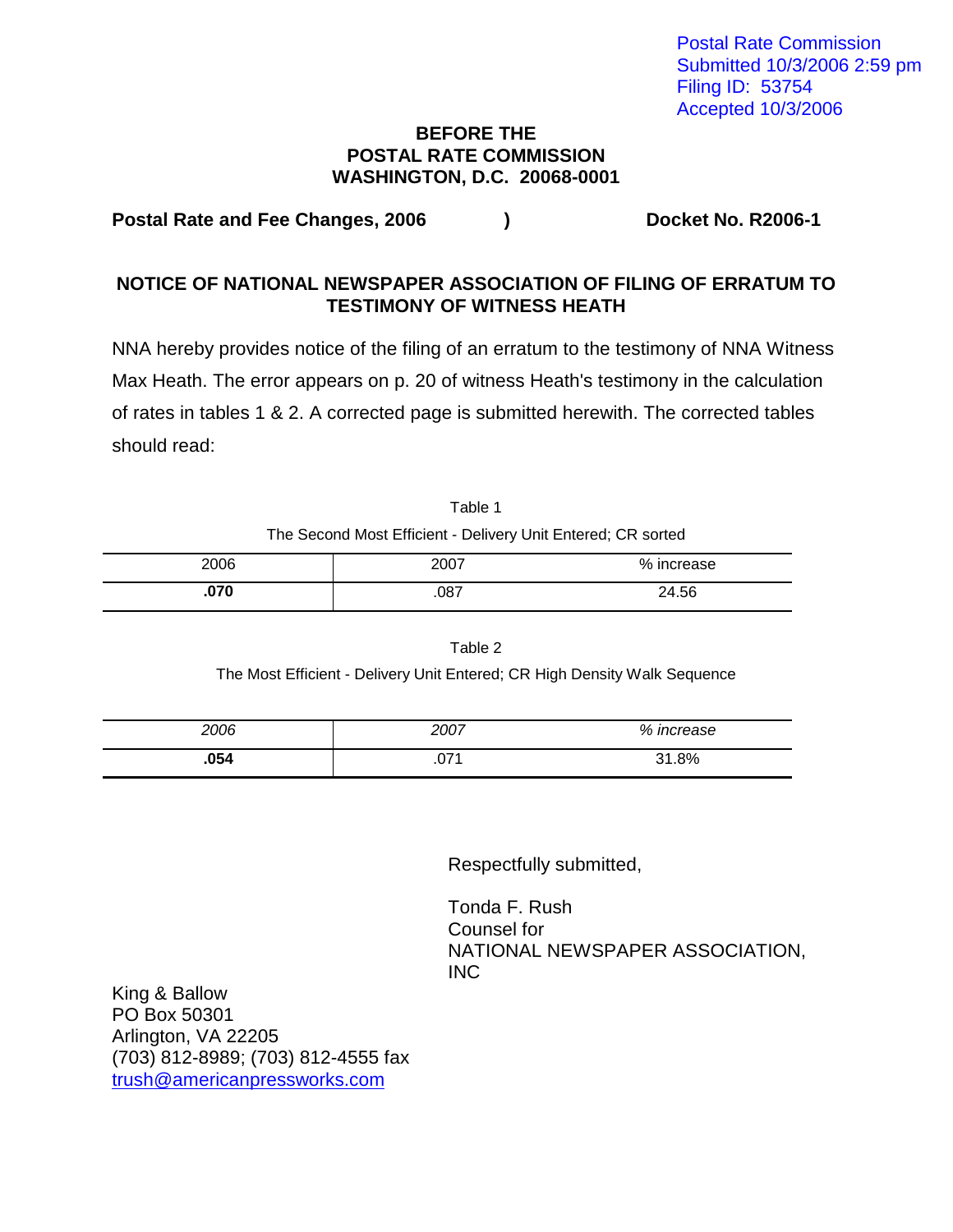## CERTIFICATE OF SERVICE

I hereby certify that I have filed the foregoing document online in accordance with the Commission's Rules of Practice.

> \_\_\_\_\_\_\_\_\_\_\_\_\_\_\_\_\_\_\_\_\_\_\_\_\_\_\_\_\_\_\_\_\_\_\_\_\_\_\_\_\_\_\_\_\_\_ Tonda F. Rush Counsel for National Newspaper Association, Inc.

October 3, 2006 Arlington, VA 22206